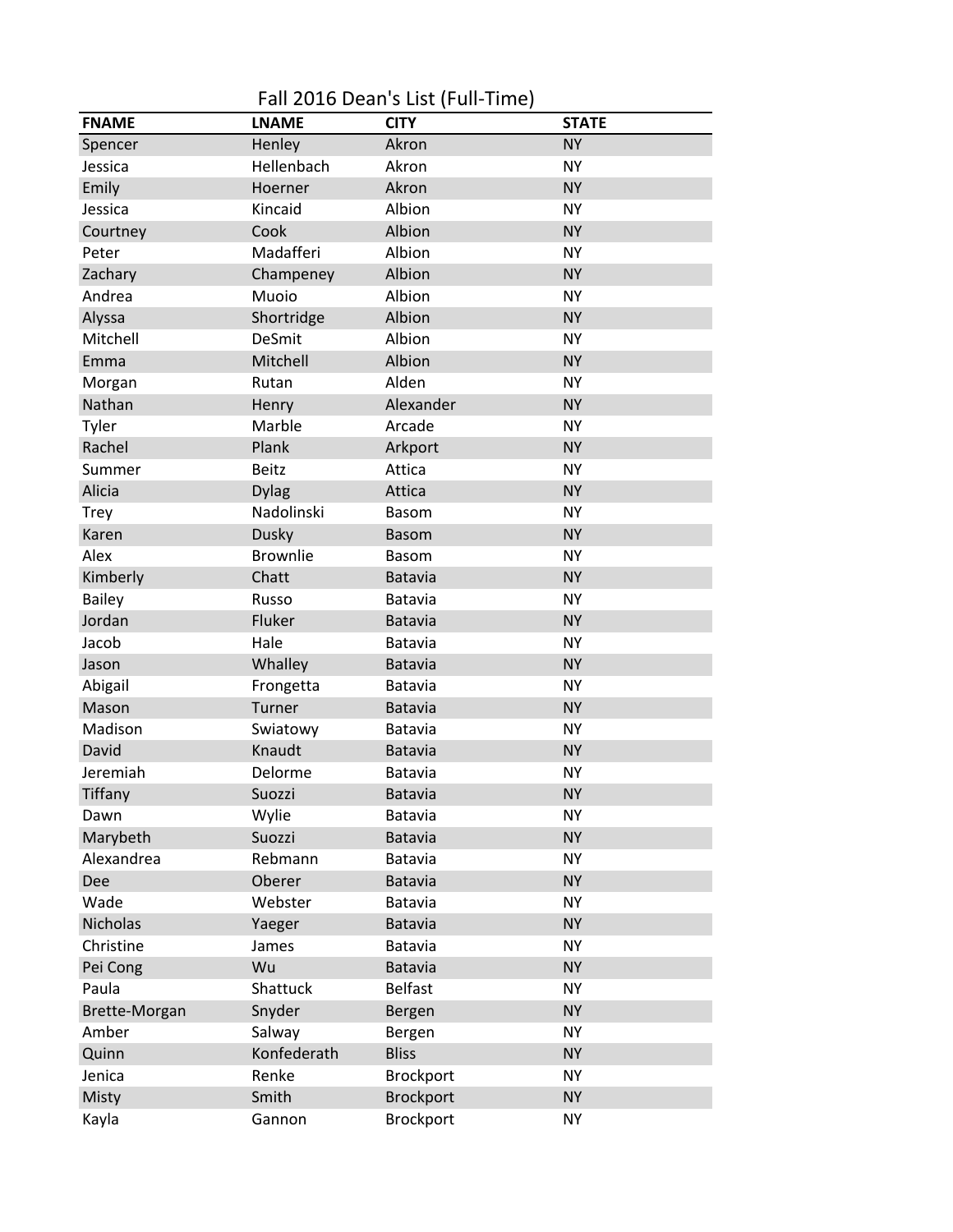| Michael       | Sullivan        | <b>Brockport</b>        | <b>NY</b>                   |
|---------------|-----------------|-------------------------|-----------------------------|
| Joshua        | Gillett         | Brockport               | <b>NY</b>                   |
| Rayshawn      | Ross            | <b>Bronx</b>            | <b>NY</b>                   |
| Mariama       | Bah             | <b>Bronx</b>            | <b>NY</b>                   |
| <b>Troy</b>   | Ennis           | Brooklyn                | <b>NY</b>                   |
| Taylor        | Wilson          | <b>Buffalo</b>          | <b>NY</b>                   |
| Samantha      | <b>Bickford</b> | Caledonia               | <b>NY</b>                   |
| Nina          | Searchfield     | Caledonia               | <b>NY</b>                   |
| Amanda        | Stratton        | Canisteo                | <b>NY</b>                   |
| Julia         | Mills           | Centerville             | <b>NY</b>                   |
| Olivia        | Pratt           | Chaffee                 | <b>NY</b>                   |
| Kiarra        | Houston         | Cheektowaga             | <b>NY</b>                   |
| Kelsey        | Willis          | Churchville             | <b>NY</b>                   |
| Stephanie     | Bleier          | Churchville             | <b>NY</b>                   |
| Emily         | Rehberg         | Churchville             | <b>NY</b>                   |
| Olivia        | Steedman        | Churchville             | <b>NY</b>                   |
| Leah          | Miller          | Clarence                | <b>NY</b>                   |
| Glenn         | Holmes          | Co Kildare              | Ireland                     |
| Shaunna       | Conti           | Corfu                   | <b>NY</b>                   |
| Ayrton        | Blankenberg     | Corfu                   | <b>NY</b>                   |
| <b>Briona</b> | Terray          | Cowlesville             | <b>NY</b>                   |
| Stephany      | Mercilia        | Curacao                 | <b>Netherlands Antilles</b> |
| Nathaniel     | Tomaschow       | Dansville               | <b>NY</b>                   |
| Naairah       | Ali             | Dansville               | <b>NY</b>                   |
| Raegan        | Lemmon          | Dansville               | <b>NY</b>                   |
| Paige         | Hurlburt        | Dansville               | <b>NY</b>                   |
| Michelle      | Irish           | Dansville               | <b>NY</b>                   |
| Rachel        | Issa            | Depew                   | <b>NY</b>                   |
| Jose          | Hernandez       | Elba                    | <b>NY</b>                   |
| Rachael       | Green           | Gloversville            | <b>NY</b>                   |
| Jennah        | Stelley         | Gowanda                 | <b>NY</b>                   |
| Melissa       | Schiralli       | Hamburg                 | <b>NY</b>                   |
| Kimberly      | Clemens         | Hamlin                  | <b>NY</b>                   |
| Seth          | Johnson         | Hamlin                  | NY                          |
| Kurumi        | Nakagawa        | Higashiosaka            | Japan                       |
| Nana          | Yamamoto        | Higashiosaka-shi, Osaka | Japan                       |
| Kyle          | Kita            | Hilton                  | <b>NY</b>                   |
| Robert        | Lotta           | Hilton                  | <b>NY</b>                   |
| Dennis        | Wakula          | Holley                  | <b>NY</b>                   |
| Ceallachan    | Kelly           | Holley                  | <b>NY</b>                   |
| Starlyt       | Knight          | Holley                  | <b>NY</b>                   |
| Skylar        | Keiffer         | Holley                  | <b>NY</b>                   |
| Randi         | Gergely         | Holley                  | <b>NY</b>                   |
| Michelle      | Booth           | Honeoye Falls           | <b>NY</b>                   |
| Tate          | Dean            | Hull, Yorkshire         | <b>United Kingdom</b>       |
| Hitomi        | Nagasaku        | Ibaraki                 | Japan                       |
| Alyssa        | Witkowski       | Java Center             | <b>NY</b>                   |
| Fuka          | Fujii           | Kaizuka, Osaka          | Japan                       |
| Phyllis       | Tinkous         | Kent                    | <b>NY</b>                   |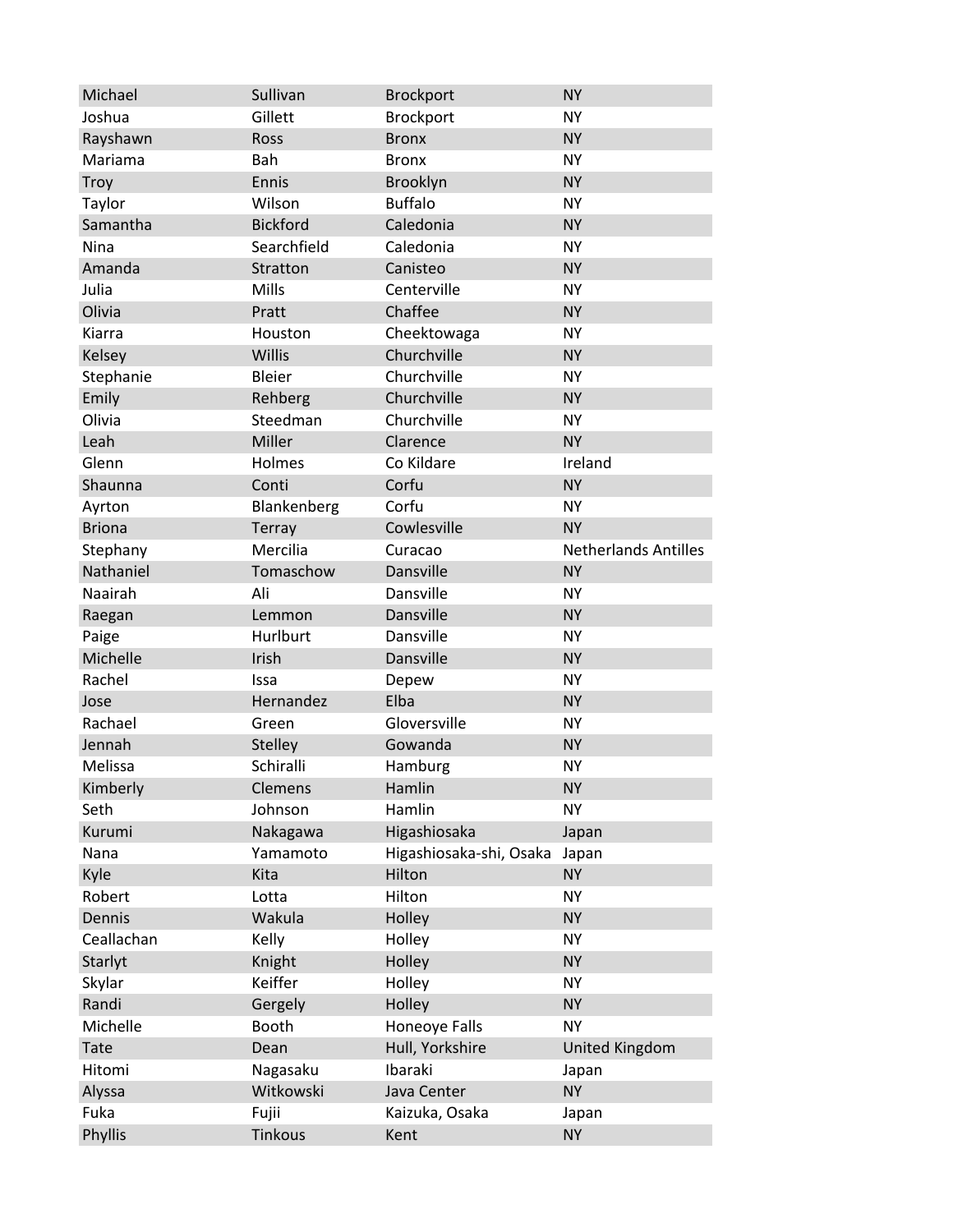| Starshae        | Laine            | Laurelton            | <b>NY</b>          |
|-----------------|------------------|----------------------|--------------------|
| Jorguino        | Savio            | Lautem, Timore Leste | <b>Timor Leste</b> |
| Dylan           | Laney            | Le Roy               | <b>NY</b>          |
| Katline         | Cartwright       | Le Roy               | <b>NY</b>          |
| Taylor          | Kirby            | Le Roy               | <b>NY</b>          |
| Mary            | Miceli           | Le Roy               | <b>NY</b>          |
| Cameron         | Snell            | Le Roy               | <b>NY</b>          |
| Jovelys         | Toledo-Rodriguez | Leicester            | <b>NY</b>          |
| Jordan          | Tallman          | Leicester            | <b>NY</b>          |
| Sarah           | Semon            | Livonia              | <b>NY</b>          |
| Christopher     | <b>Hutchings</b> | Lyndonville          | <b>NY</b>          |
| Jennifer        | <b>Dirks</b>     | Lyons                | <b>NY</b>          |
| Emma            | Lewis            | Marion               | <b>NY</b>          |
| <b>Bailey</b>   | Allen            | Medina               | <b>NY</b>          |
| Nikkie          | Keyes            | Medina               | <b>NY</b>          |
| Lucas           | Cook             | Medina               | <b>NY</b>          |
| Abigail         | Smith            | Medina               | <b>NY</b>          |
| <b>Brittany</b> | <b>Button</b>    | Medina               | <b>NY</b>          |
| Colby           | Miller           | Middleport           | <b>NY</b>          |
| <b>Stella</b>   | <b>Bianco</b>    | Middleport           | <b>NY</b>          |
| Miranda         | Dunton           | Middlesex            | <b>NY</b>          |
| Heather         | Taft             | <b>Mount Morris</b>  | <b>NY</b>          |
| <b>Trey</b>     | Smith            | <b>Mount Morris</b>  | <b>NY</b>          |
| Destiny         | Davido           | <b>New York</b>      | <b>NY</b>          |
| Salie           | Bakayoko         | <b>New York</b>      | <b>NY</b>          |
| Shelby          | Hatfield         | Nunda                | <b>NY</b>          |
| Brittany        | Nahalka          | Nunda                | <b>NY</b>          |
| Amber           | Foppes           | Oakfield             | <b>NY</b>          |
| Emily           | Conibear         | Oakfield             | <b>NY</b>          |
| Trent           | <b>Stack</b>     | Oakfield             | <b>NY</b>          |
| Allen           | Chatt            | Oakfield             | <b>NY</b>          |
| Amanda          | Reuther          | Oakfield             | <b>NY</b>          |
| Matthew         | Cromie           | Oakville             | Canada             |
| Rafael          | Godoi            | Osasco, SP           | <b>Brazil</b>      |
| Byron           | <b>Davis</b>     | Parlin               | NJ                 |
| Leanna          | Smith            | Perry                | <b>NY</b>          |
| Bethany         | Messe            | Perry                | <b>NY</b>          |
| Ciera           | Rinehart         | Perry                | <b>NY</b>          |
| Alicia          | Rast             | Perry                | <b>NY</b>          |
| Caitlin         | Pietron          | Pike                 | <b>NY</b>          |
| Heidi           | Northrop         | Pittsford            | <b>NY</b>          |
| Ashley          | <b>Davis</b>     | Portageville         | <b>NY</b>          |
| Ashley          | Washington       | Rochester            | <b>NY</b>          |
| Lucas           | General          | Rochester            | <b>NY</b>          |
| <b>Brittany</b> | <b>Schulik</b>   | Rochester            | <b>NY</b>          |
| Angela          | Wollschlager     | Rochester            | <b>NY</b>          |
| Benjamin        | Lippa            | Rochester            | <b>NY</b>          |
| <b>Tiana</b>    | Haines           | Rochester            | <b>NY</b>          |
| Anju            | Nitta            | Saitama              | Japan              |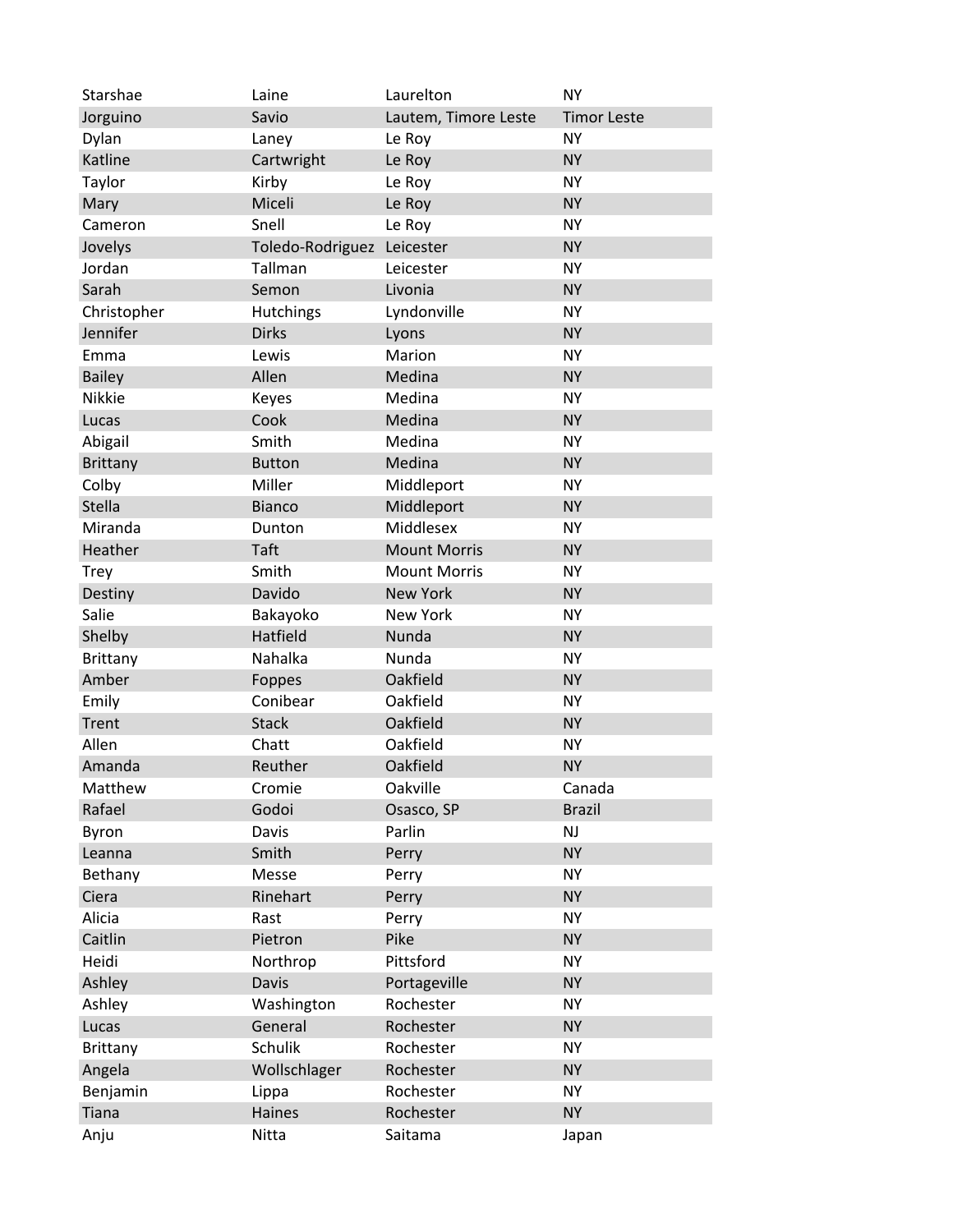| Chanho          | Lee             | Seo-Gu, Daejeon       | Korea, Republic Of |
|-----------------|-----------------|-----------------------|--------------------|
| Heather         | Herrmann        | <b>Silver Springs</b> | <b>NY</b>          |
| Ann Marie       | Giuliano        | Spencerport           | <b>NY</b>          |
| Kylie           | Garcia          | Spencerport           | <b>NY</b>          |
| Marguarite      | Humphrey        | Spencerport           | <b>NY</b>          |
| Kenneth         | Keppen          | Springwater           | <b>NY</b>          |
| Tameka          | <b>Hastings</b> | St James              | Jamaica            |
| Jazlyn          | Stone           | Stafford              | <b>NY</b>          |
| Elizabeth       | Emerson         | Stafford              | <b>NY</b>          |
| Megan           | Gerde           | Strykersville         | <b>NY</b>          |
| Hidemi          | Sato            | Sukagawa, Fukushima   | Japan              |
| <b>Tishekie</b> | Lane            | Syracuse              | <b>NY</b>          |
| Yuting          | Chiu            | Victor                | <b>NY</b>          |
| Shelagh         | Neeley          | Warsaw                | <b>NY</b>          |
| Makayla         | Irwin           | Warsaw                | <b>NY</b>          |
| Samantha        | Flint           | Warsaw                | <b>NY</b>          |
| Sierra          | VanWycke        | Waterport             | <b>NY</b>          |
| Melody          | Smith           | Wayland               | <b>NY</b>          |
| Megan           | <b>Bricks</b>   | Wayland               | <b>NY</b>          |
| <b>Brandon</b>  | Stephens        | Wayland               | <b>NY</b>          |
| Isatu           | <b>Bader</b>    | Williamsville         | <b>NY</b>          |
| Kali            | Wright          | Wyoming               | <b>NY</b>          |
| Samantha        | Parsons         | Wyoming               | <b>NY</b>          |
| Kaeleigh        | Bean            | Wyoming               | <b>NY</b>          |
| Leah            | Herman          | Youngstown            | <b>NY</b>          |

## Fall 2016 Dean's List (Part-Time)

| <b>FNAME</b>   | <b>LNAME</b>  | <b>CITY</b>  | <b>STATE</b> |
|----------------|---------------|--------------|--------------|
| Jaime          | <b>Dyke</b>   | Addison      | <b>NY</b>    |
| Kathy          | Alexander     | Albion       | <b>NY</b>    |
| Christina      | Koester       | Albion       | <b>NY</b>    |
| <b>Brian</b>   | Smeltzer      | Albion       | <b>NY</b>    |
| Stephanie      | McGee         | Albion       | <b>NY</b>    |
| Stephanie      | Poole         | Albion       | <b>NY</b>    |
| Emily          | Pomana        | Alden        | <b>NY</b>    |
| <b>Bobbie</b>  | Phelps        | Alden        | <b>NY</b>    |
| <b>Brandon</b> | <b>Adkins</b> | Alden        | <b>NY</b>    |
| Mitchell       | Sterlace      | Alden        | <b>NY</b>    |
| Jared          | Lennon        | Alexander    | <b>NY</b>    |
| Kaitlin        | Erb           | Arcade       | <b>NY</b>    |
| Dylan          | Smoot         | Arcade       | <b>NY</b>    |
| William        | Plume         | Arcade       | <b>NY</b>    |
| Craig          | Fitzgerald    | Arcade       | <b>NY</b>    |
| Amanda         | Fuller        | Arcade       | <b>NY</b>    |
| Robert         | Phelps        | Arkport      | <b>NY</b>    |
| Ramona         | Petro         | Arkport      | <b>NY</b>    |
| Joelle         | Reiner        | Attica       | <b>NY</b>    |
| Caitlyn        | Klotzbach     | <b>Basom</b> | <b>NY</b>    |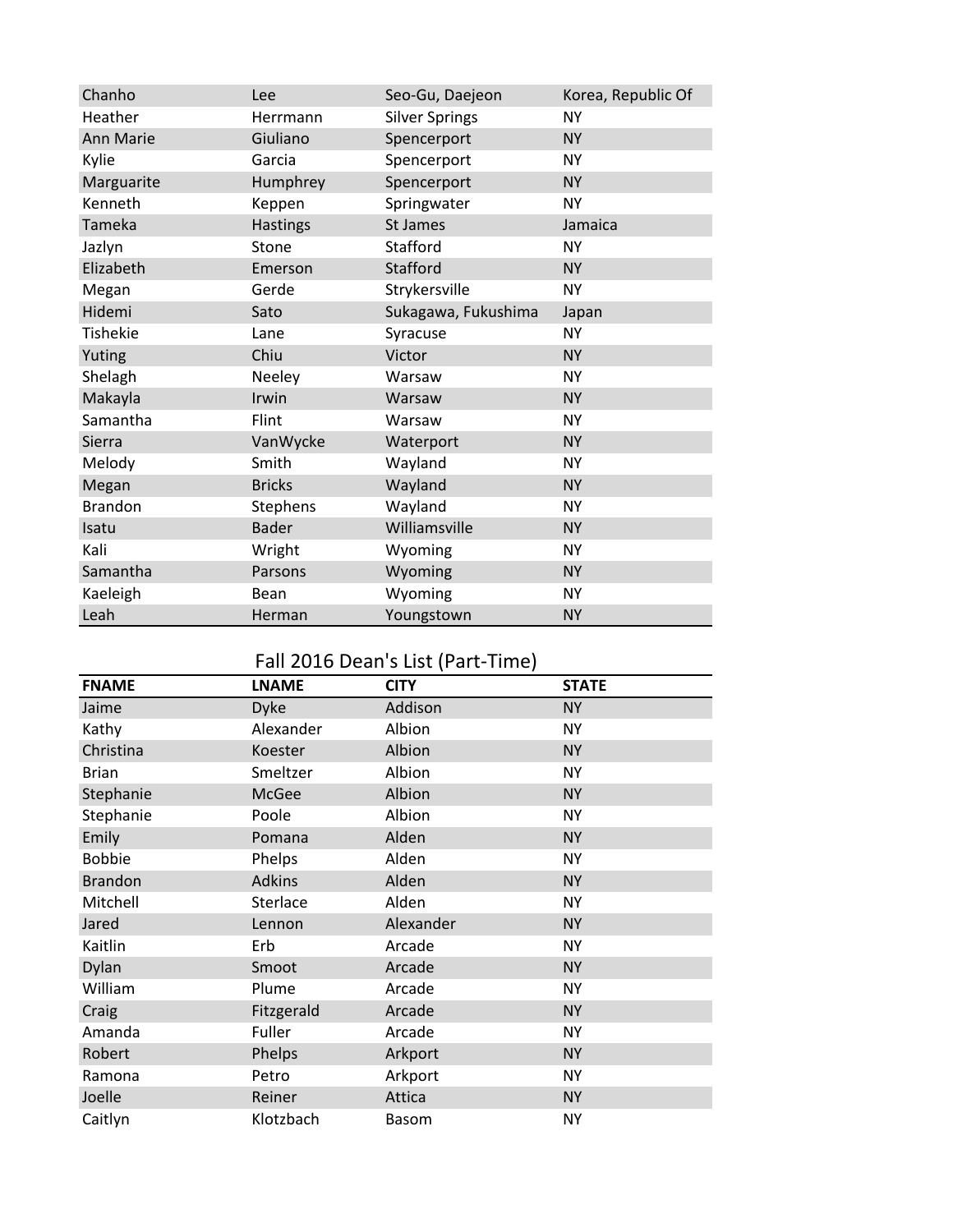| Austin         | Hynes-Fisher    | <b>Batavia</b>   | <b>NY</b> |
|----------------|-----------------|------------------|-----------|
| Joshua         | Austin          | Batavia          | <b>NY</b> |
| <b>Brian</b>   | Wheeler         | <b>Batavia</b>   | <b>NY</b> |
| Katie          | Cotter          | Batavia          | <b>NY</b> |
| David          | Moore           | <b>Batavia</b>   | <b>NY</b> |
| Joseph         | Falkowski       | Batavia          | <b>NY</b> |
| Lindsey        | Foley           | <b>Batavia</b>   | <b>NY</b> |
| Corina         | Gallo           | Batavia          | <b>NY</b> |
| Sara           | Olivani         | <b>Batavia</b>   | <b>NY</b> |
| Sarah          | Hollands        | Batavia          | <b>NY</b> |
| Timothy        | Russell         | <b>Batavia</b>   | <b>NY</b> |
| Zachery        | Porter          | Batavia          | <b>NY</b> |
| Nicole         | Rott            | <b>Batavia</b>   | <b>NY</b> |
| Heidi          | Thaine          | Batavia          | <b>NY</b> |
| Ashley         | Yaeger          | <b>Batavia</b>   | <b>NY</b> |
| Caitlin        | Mendola         | Batavia          | <b>NY</b> |
| Miranda        | Gardner         | <b>Bath</b>      | <b>NY</b> |
| Sarah          | Corcimiglia     | Bergen           | <b>NY</b> |
| Adam           | Morrill         | Bergen           | <b>NY</b> |
| Casey          | Abdella         | Bergen           | <b>NY</b> |
| Candace        | <b>Bliss</b>    | <b>Bliss</b>     | <b>NY</b> |
| Lynne          | Davis           | Bloomfield       | <b>NY</b> |
| Carissa        | Saile           | <b>Brockport</b> | <b>NY</b> |
| David          | Stratton        | Brockport        | <b>NY</b> |
| Joel           | Providence      | Brooklyn         | <b>NY</b> |
| Jefferey       | Hunt            | <b>Buffalo</b>   | <b>NY</b> |
| Jamie          | Schultz         | <b>Buffalo</b>   | <b>NY</b> |
| Tenisha        | Wright          | <b>Buffalo</b>   | <b>NY</b> |
| Andre          | <b>Davis</b>    | <b>Buffalo</b>   | <b>NY</b> |
| Dwight         | <b>Dilbert</b>  | <b>Buffalo</b>   | <b>NY</b> |
| Ashley         | Shade           | <b>Byron</b>     | <b>NY</b> |
| Sean           | Nickerson       | Byron            | <b>NY</b> |
| <b>Brooks</b>  | <b>Beschler</b> | Caledonia        | <b>NY</b> |
| Heather        | Sugar           | Claredon         | <b>NY</b> |
| Nathan         | Gibson          | Conesus          | <b>NY</b> |
| Grant          | Quait           | Corfu            | <b>NY</b> |
| Erica          | Kreamer         | Cuba             | <b>NY</b> |
| <b>Bridget</b> | Rathbun         | Dalton           | <b>NY</b> |
| John           | Kochmanski      | Darien Center    | <b>NY</b> |
| Adele          | Schenk          | Delevan          | <b>NY</b> |
| Shannon        | Josker          | East Aurora      | <b>NY</b> |
| Hannah         | Cline           | East Bethany     | <b>NY</b> |
| Amanda         | Littlejohn      | Elba             | <b>NY</b> |
| Olivia         | Lawrence        | Freedom          | <b>NY</b> |
| James          | Rylander        | Gasport          | <b>NY</b> |
| Rachel         | Diel            | Gasport          | <b>NY</b> |
| Bethany        | Albert          | Geneseo          | <b>NY</b> |
| Sarah          | Boyle           | Glenwood         | <b>NY</b> |
| Gary           | McKenzie        | Gouverneur       | <b>NY</b> |
|                |                 |                  |           |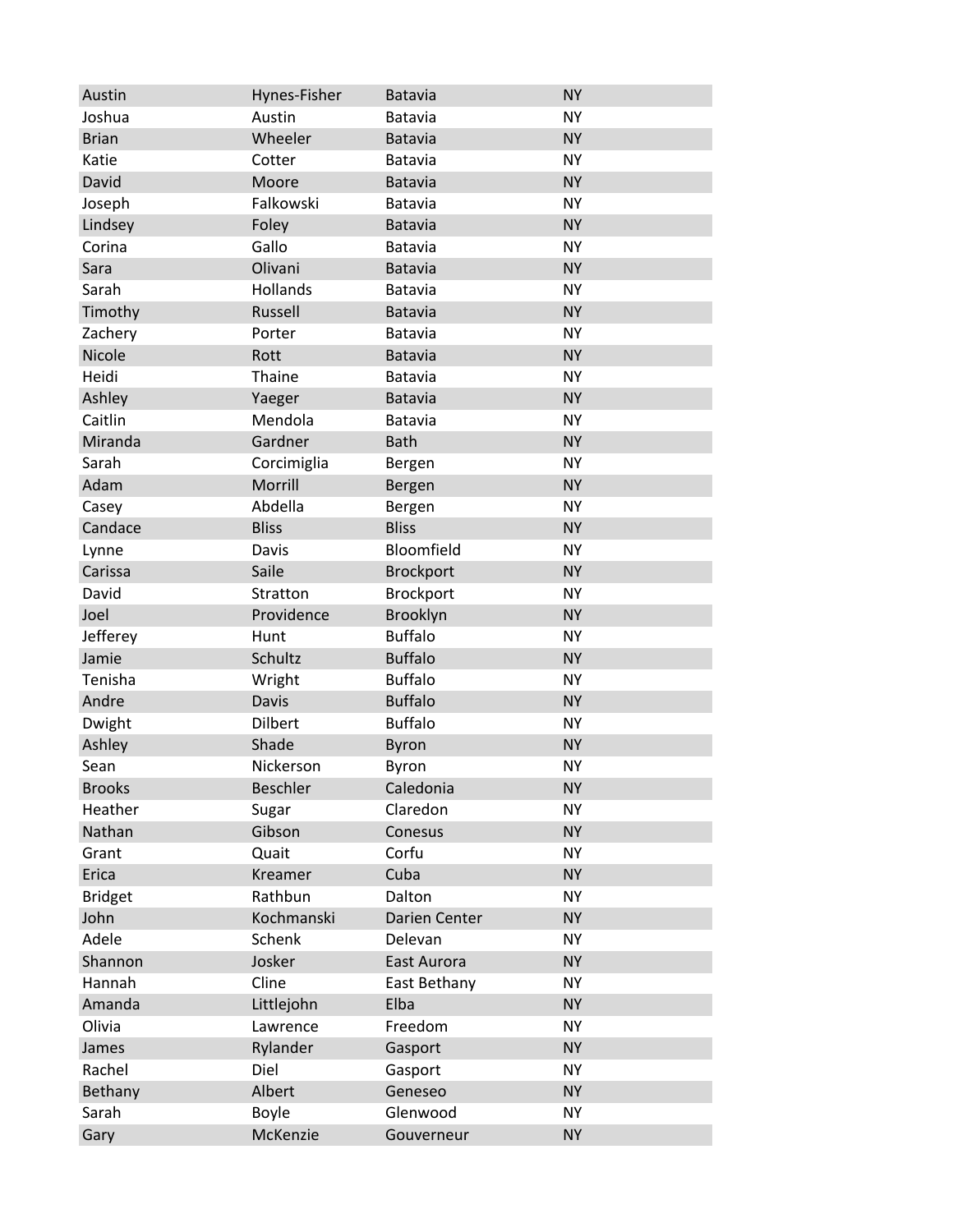| Chelsea     | Overholt        | Hamlin              | <b>NY</b> |
|-------------|-----------------|---------------------|-----------|
| Jayme       | Martek          | Hamlin              | <b>NY</b> |
| Amanda      | Ryan            | Hannibal            | <b>NY</b> |
| Alison      | Massaro         | Henrietta           | <b>NY</b> |
| Allister    | <b>Bartlett</b> | Holley              | <b>NY</b> |
| Richard     | Tamblin         | Holley              | <b>NY</b> |
| Courtney    | Strickland      | Holley              | <b>NY</b> |
| Amy         | Greenman        | Holley              | <b>NY</b> |
| James       | <b>Baisley</b>  | Honeoye Falls       | <b>NY</b> |
| Avery       | Howard          | Hornell             | <b>NY</b> |
| Logan       | Howard          | Hornell             | <b>NY</b> |
| Gale        | O'Brien         | Hornell             | <b>NY</b> |
| Joshua      | Haingray        | Houghton            | <b>NY</b> |
| Sabrina     | Tilton          | Ithaca              | <b>NY</b> |
| Rebecca     | Stanley         | Ithaca              | <b>NY</b> |
| Morgan      | Rudgers         | Jefferson           | <b>NY</b> |
| Karin       | Forte           | Kendall             | <b>NY</b> |
| Grace       | <b>Dettelis</b> | Lancaster           | <b>NY</b> |
| Rebecca     | Graham          | Le Roy              | <b>NY</b> |
| Morgan      | Pasquale        | Le Roy              | <b>NY</b> |
| Laurie      | Yaskulski       | Le Roy              | <b>NY</b> |
| Kimberly    | Taylor          | Lima                | <b>NY</b> |
| Adam        | Rapp-Dimino     | Lima                | <b>NY</b> |
| <b>Tara</b> | Jagodzinski     | Linwood             | <b>NY</b> |
| Janeen      | Tagg            | Lockport            | <b>NY</b> |
| Monica      | Czach           | Lockport            | <b>NY</b> |
| Dakota      | Froman          | Lyndonville         | <b>NY</b> |
| Kayla       | Staufenberger   | <b>Machias</b>      | <b>NY</b> |
| Lisa        | Tombari         | Medina              | <b>NY</b> |
| Haley       | Noreck          | Medina              | <b>NY</b> |
| Melinda     | Pitcher         | Medina              | <b>NY</b> |
| Adam        | Dunn            | Medina              | <b>NY</b> |
| Michele     | Wilson          | <b>Mount Morris</b> | <b>NY</b> |
| James       | Noether         | <b>Mount Morris</b> | <b>NY</b> |
| Alysha      | Grasby          | <b>Mount Morris</b> | <b>NY</b> |
| Wesley      | Hines           | <b>Naples</b>       | <b>NY</b> |
| Sabrina     | Montrose        | New York            | <b>NY</b> |
| Kory        | Debeau          | North Java          | <b>NY</b> |
| Montana     | Herman          | Nunda               | <b>NY</b> |
| Benjamin    | Lawton          | Nunda               | <b>NY</b> |
| Samantha    | Borkholder      | Oakfield            | <b>NY</b> |
| Rebekah     | Spicer          | Pavilion            | <b>NY</b> |
| Marissa     | Allard          | Perry               | <b>NY</b> |
| Caleb       | Miller          | Perry               | <b>NY</b> |
| Naomi       | <b>Bradley</b>  | Rochester           | <b>NY</b> |
| Jayson      | Kirkmire        | Rochester           | <b>NY</b> |
| Sarah       | Papp            | Rochester           | <b>NY</b> |
| Cynquinthia | Copes           | Rochester           | <b>NY</b> |
| Gianna      | Marsh           | Rochester           | <b>NY</b> |